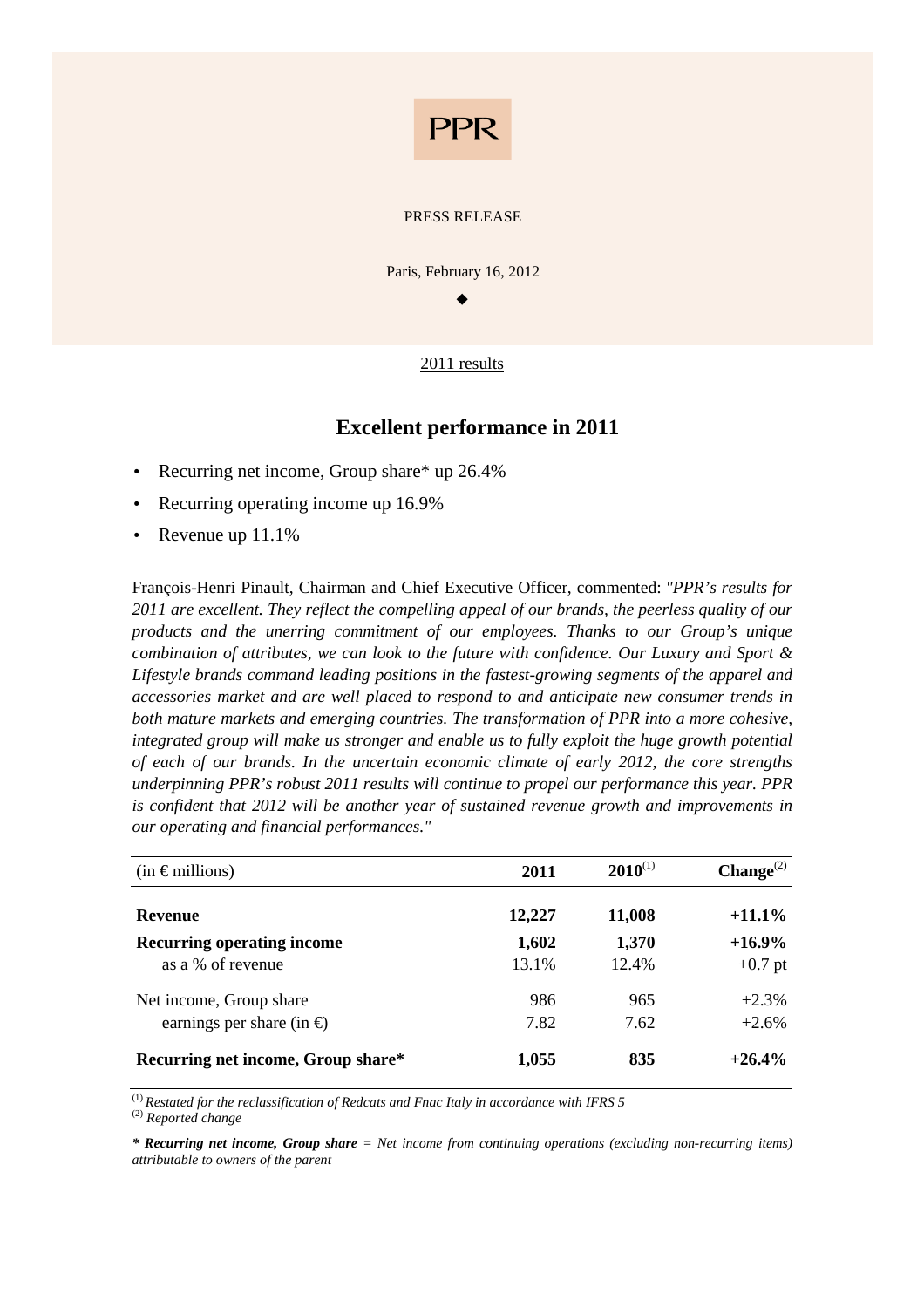### *Operating performance*

Revenue in the **last three months of 2011** climbed 11.2% as reported and 7.7% on a comparable basis versus the same period of 2010. The combined revenue figure for the Luxury and Sport & Lifestyle divisions was 17.3% higher in full-year 2011 than in 2010 based on comparable data (20.2% as reported). In the fourth quarter of 2011, combined revenue growth for these divisions came in at 16.6% on a comparable basis (23.4% as reported).

The main financial indicators for **2011 as a whole** reflect the Group's highly satisfactory performance during the year. Consolidated revenue from continuing operations amounted to €12,227 million in 2011, up 11.1% on 2010 as reported and 9.3% based on comparable Group structure and exchange rates.

In 2011, the Group continued to expand the proportion of its revenue generated by international operations, which rose to 72.6% of the Group total during the year versus 69.5% in 2010 (on a comparable basis).

PPR continued its expansion in emerging economies, where in 2011 revenue generated by the Group's Luxury and Sport & Lifestyle divisions advanced 25.2% on a comparable basis and accounted for 36.8% of these divisions' total revenue in 2011, representing a 230 basis-point increase on 2010 (based on comparable data). The Asia-Pacific region (excluding Japan) was one of the main contributors to these brands' sales during the year, representing 24.3% versus 22.5% in 2010 (based on comparable data).

In 2011, PPR's **recurring operating income** totalled €1,602 million, up 16.9% on 2010. This performance helped drive up the Group's operating margin by 70 basis points to 13.1%.

At comparable exchange rates, recurring operating income advanced 14.7% year on year and the operating margin improved by 40 basis points.

**Gross margin** for 2011 amounted to  $\epsilon$ 6,224 million, up  $\epsilon$ 855 million or 15.9% on 2010 as reported and 15.4% based on comparable exchange rates.

Operating expenses increased by 15.6% as reported, and by 15.7% based on comparable exchange rates. In particular, payroll expenses rose by 12.2% on a reported basis.

Group EBITDA advanced 15.9% year on year to  $\epsilon$ 1,911 million. This led to an improvement in the EBITDA margin, which rose to 15.6% from 15.0%. At constant exchange rates, EBITDA increased by 14.2% and the EBITDA margin was 40 basis points higher than in 2010.

## *Financial performance*

In 2011, **other non-recurring operating income and expenses** represented a net expense of  $€58$  million and chiefly included  $€24$  million in restructuring costs and  $€16$  million in asset impairment losses.

For the year ended December 31, 2011, the Group reported a net loss of almost  $\epsilon$ 13 million under net income from discontinued operations.

**Net income attributable to owners of the parent** totalled close to €986 million, up 2.3% on 2010.

**Recurring net income, Group share** amounted to  $\epsilon$ 1,055 million, representing a 26.4% increase on the previous year.

**Earnings per share** stood at €7.82 in 2011, up 2.6% on 2010. Excluding non-recurring items, **earnings per share from continuing operations** amounted to  $\epsilon$ 8.36, 26.9% higher than in 2010.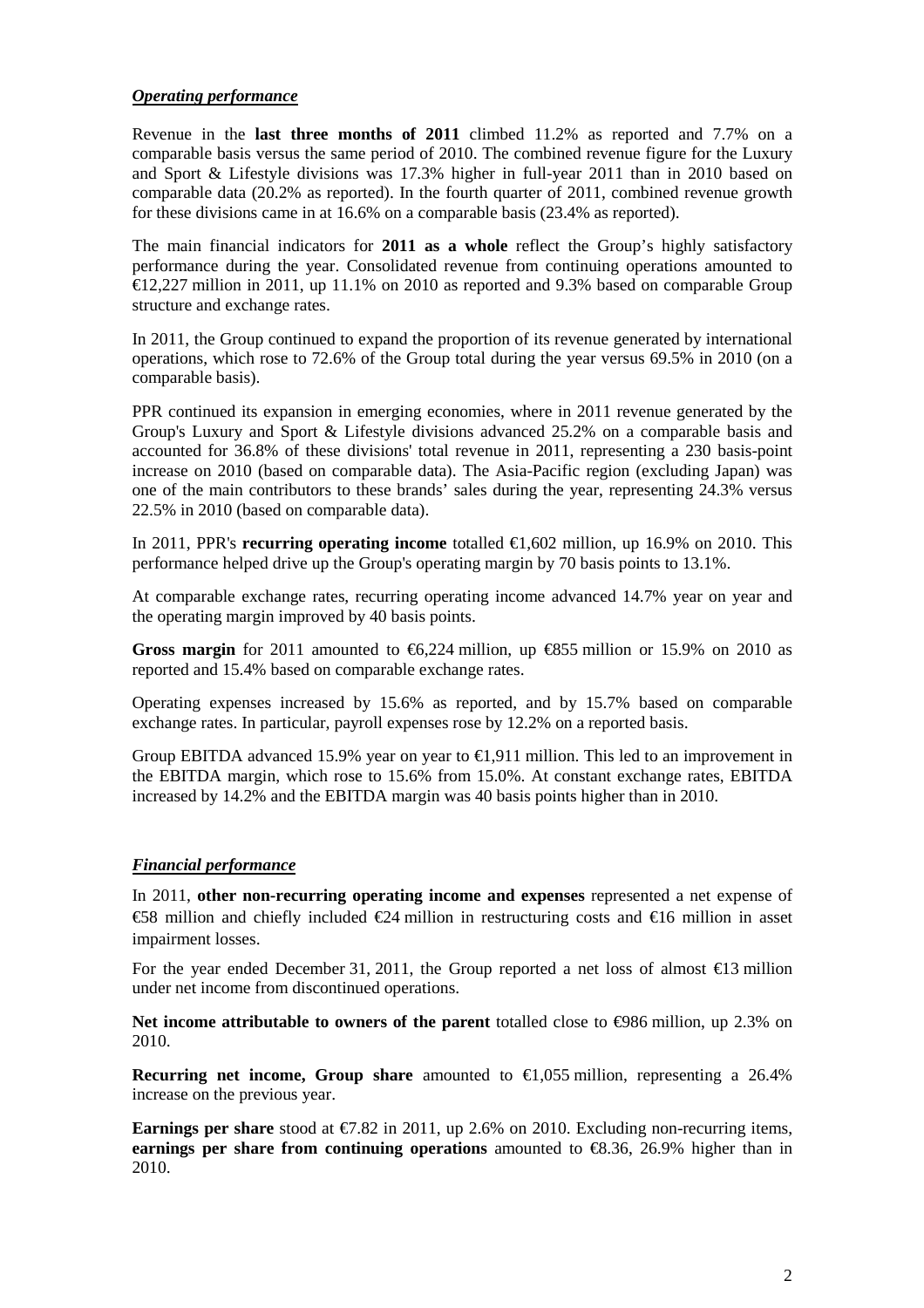## *Solid financial structure*

In 2011, PPR once again strengthened its financial position, recording an increase in equity and a reduction in net debt.

| $(in \in$ millions)      | Dec. 31, 2011 | Dec. 31, 2010 |
|--------------------------|---------------|---------------|
| Capital employed         | 14,575        | 15,432        |
| Net assets held for sale | 570           |               |
| <b>Total equity</b>      | 11,750        | 11,651        |
| Net debt                 | 3,396         | 3,781         |

In 2011, the Group's **free cash flow from operations** increased slightly to €934 million.

As of December 31, 2011, **capital employed** was 5.6% lower than at the previous year-end, reflecting (i) the positive impact of the settlement of the receivable due in relation to the sale of Conforama and (ii) the reclassification of Redcats' contribution within assets held for sale.

The Group's **net debt** totalled  $\epsilon$ 3,396 million as of December 31, 2011, representing a decrease of €385 million or 10.2% compared with the previous year-end.

## PPR's **debt ratios** further improvement in 2011:

|                                  | Dec. 31, 2011 | Dec. 31, 2010 |
|----------------------------------|---------------|---------------|
| Gearing (net debt/equity)        | 28.9%         | 32.4%         |
| Solvency ratio (net debt/EBITDA) | 1 78          | 2.03          |

PPR's confirmed credit facilities are subject to a single financial covenant, which provides that the solvency ratio must not exceed 3.75.

In November 2011, Standard & Poor's affirmed PPR's "BBB-" rating with a "positive" outlook.

As of December 31, 2011, PPR had cash and cash equivalents totalling  $\epsilon$ 1,271 million  $(\text{€}1,398 \text{ million as of December 31, } 2010)$ , as well as confirmed undrawn medium-term credit facilities amounting to  $\epsilon$ 4,135 million ( $\epsilon$ 6,123 million as of December 31, 2010). The Group is therefore not exposed to liquidity risk.

## *2011 highlights*

• Acquisition of Volcom

On May 11, 2011, PPR launched a friendly cash tender offer for Volcom, Inc. The acquisition represents a major step in the development of PPR's Sport & Lifestyle division, providing it with an iconic apparel and accessories brand with a heritage in skateboarding, snowboarding and surfing. The transaction valued Volcom at USD 607.5 million, representing its equity capital. Following the completion of PPR's tender offer, PPR owns 100% of Volcom, Inc.'s ordinary shares.

• Acquisition of a controlling interest in Sowind Group

On July 4, 2011, PPR announced the launch of a reserved capital increase by Sowind Group to be fully subscribed by PPR, following which PPR became Sowind's majority shareholder with a 50.1% ownership interest. Sowind Group, which was one of the last independent Swiss watchmaking manufacturers, has a presence in 60 countries, notably with the Girard-Perregaux and JeanRichard brands. This transaction strengthens the position of PPR's Luxury division in the Haute Horlogerie sector whilst supporting Sowind Group's international growth.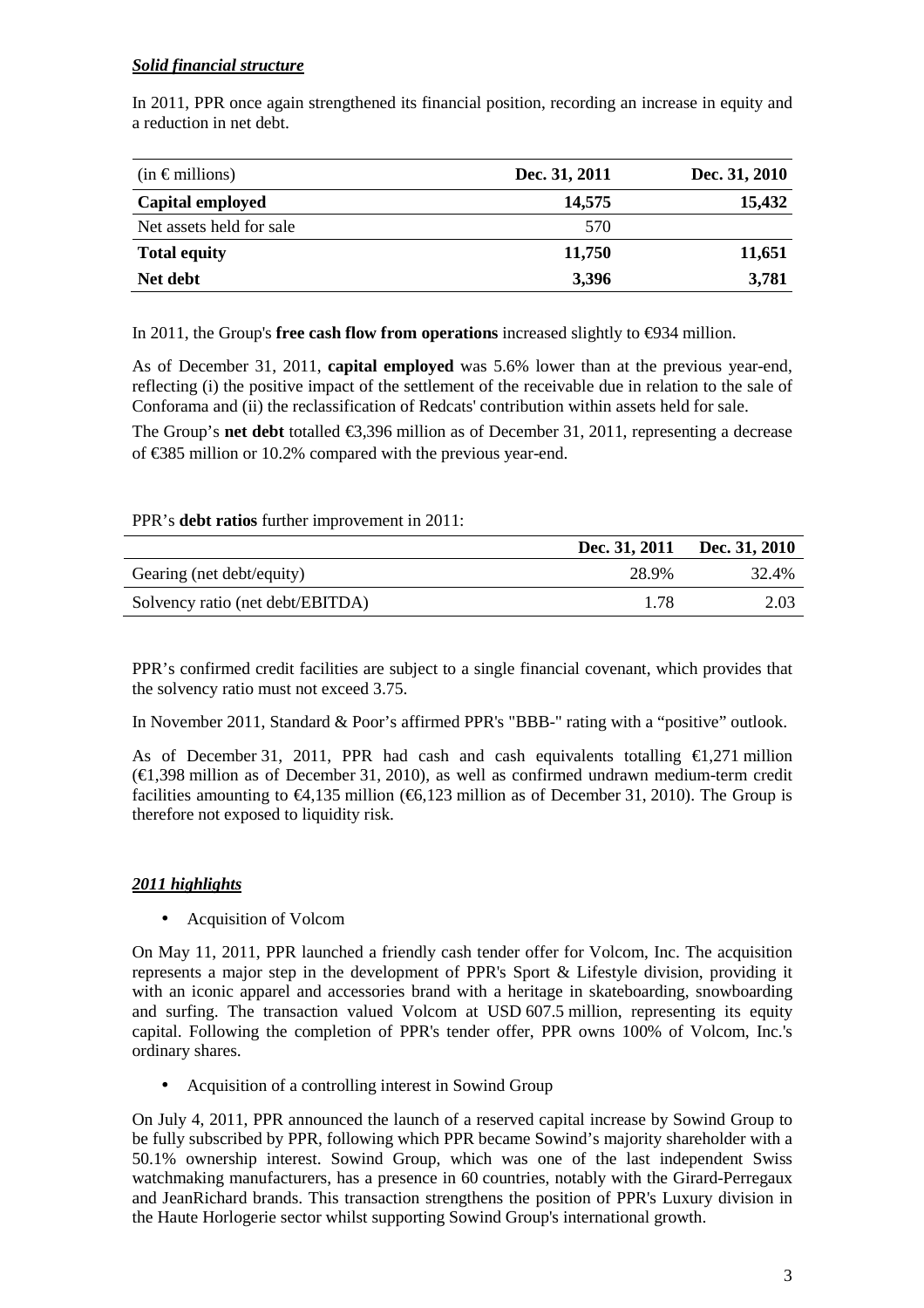• Launch of PPR HOME

On March 21, 2011, PPR announced the launch of PPR HOME, an ambitious new sustainability initiative. PPR HOME is setting new standards in sustainability and business practice in the Luxury and Sport & Lifestyle segments. PPR HOME will bring expertise, support and creativity to all PPR brands. An annual  $\epsilon$ 10 million budget, inaddition to the PPR brands' own initiatives, will be dedicated to PPR HOME, indexed to the dividend paid by PPR. The creation of PPR HOME demonstrates the PPR Group's commitment to limiting its impact on the environment by taking proactive steps to implement best business practices. PPR HOME will not only focus on working towards reducing and mitigating the Group's social and environmental impacts, but will also develop opportunities for the benefit of people and their environment in its business areas.

• Enhanced financial strength of the Group

On January 14, 2011 PPR signed a  $\epsilon$ 2.5 billion syndicated credit facility maturing in January 2016. This transaction was undertaken as part of the Group's liquidity management, and will enable PPR to (i) refinance its €2.75 billion syndicated loan taken out on March 22, 2005 and the  $E1.5$  billion outstanding on the syndicated facility taken out to acquire Puma on April 25, 2007, and (ii) extend the maturity of its credit facilities and reinforce Group liquidity.

In April 2011, PPR successfully completed a partial redemption of its  $\epsilon$ 800 million 8.625% bond issue expiring on April 3, 2014 with a view to improving the cost and structure of its debt. The redemption was for a total amount of  $\epsilon$ 250 million.

Other changes in the Group's business portfolio

In the second half of 2011, PPR launched a process to sell the Redcats group. As this process was still under way at the year-end, Redcats' contribution to PPR's 2011 consolidated income statement was presented under "Net income from discontinued operations" in accordance with the requirements of IFRS 5.

• Other significant event

On February 17, 2011, PRR announced a reorganisation of its Luxury division. This division now reports directly to François-Henri Pinault, Chairman and CEO of PPR, and the PPR and Gucci Group teams have been combined to better support brand growth. The reorganisation marks a new phase in the Group's strategy to further integrate its structure.

## *Dividend*

At the General Shareholders' Meeting scheduled for April 27, 2012, the Board of Directors will recommend a dividend payment of  $\epsilon$ 3.50 per share, unchanged from the previous year. If this dividend is approved, the total dividend payout – to be made in  $2012$  – would amount to €441 million.

This recommended dividend reflects PPR's goal of maintaining well-balanced payout ratios bearing in mind, on the one hand, changes in net income from continuing operations (excluding non-recurring items) attributable to owners of the parent and, on the other hand, the amount of available cash flow. The dividend will be paid on May 7, 2012.

## *Subsequent events*

• Acquisition of Brioni

On November 8, 2011, PPR announced that it was to acquire 100% of Brioni's share capital. The acquisition was finalised on January 11, 2012, after having received approval from the competition authorities. Brioni is one of the world's most reputable men's fashion houses, owing to its exceptional and unique sartorial know-how. It is a profitable and growing business with its own sartorial workshops, the largest of which is located in Penne in the Abruzzo region (Italy). The company has 1,800 employees and is distributed through 74 stores, 32 of which are directly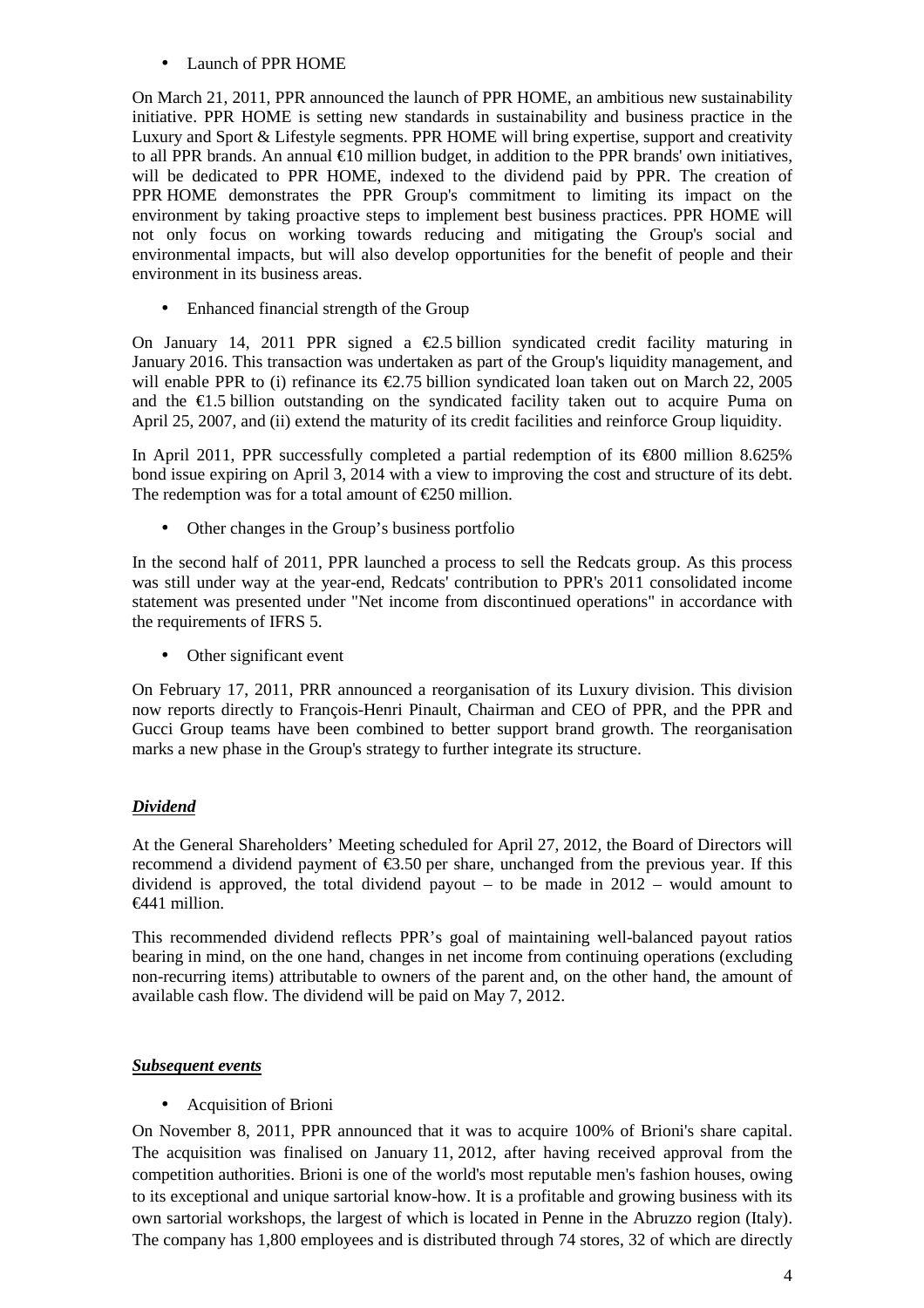owned, as well as through an extensive network of points-of-sale around the world.

By acquiring this prestigious brand synonymous with Italian masculine elegance, PPR is expanding its collection of luxury brands in the strong-growth high-end men's fashion segment. Brioni has significant intrinsic growth potential and offers an excellent strategic fit with other names in PPR's Luxury division. PPR will enable Brioni to accelerate its expansion and boost its profitability, notably through a wider product range and geographic expansion in strong growth markets. Brioni will be fully consolidated in PPR's financial statements as from January 1, 2012.

• Finac strategic offensive and cost-savings plan

On July 19, 2011, Fnac launched a new strategic offensive plan for conquest and expansion based on three key principles: expanding the product range to encompass the broader "Leisure & Technology" segment; giving priority to customer relations; and focusing especially on the family market.

On January 13, 2012, Fnac also announced a cost-savings plan aimed at generating savings of €80 million over the full year to regain its competitiveness. The cost savings plan consists of a major programme to reduce overheads, as well as a hiring freeze in every country, a wage restraint policy and the suppression of 310 jobs in France (affecting only support functions at the headquarters and in stores) and 200 outside France (throughout the countries in which Fnac is present).

## *Outlook*

Facing an uncertain economic environment in early 2012, the core strengths underpinning PPR's 2011 results will continue to propel its performance during the year.

PPR is confident that 2012 will be another year of robust revenue growth, and improvements in operating and financial performances.

**\*\*\*** 

*At its meeting of February 15, 2012, the Board of Directors of PPR, under the chairmanship of François-Henri Pinault, approved the audited consolidated financial statements for 2011.*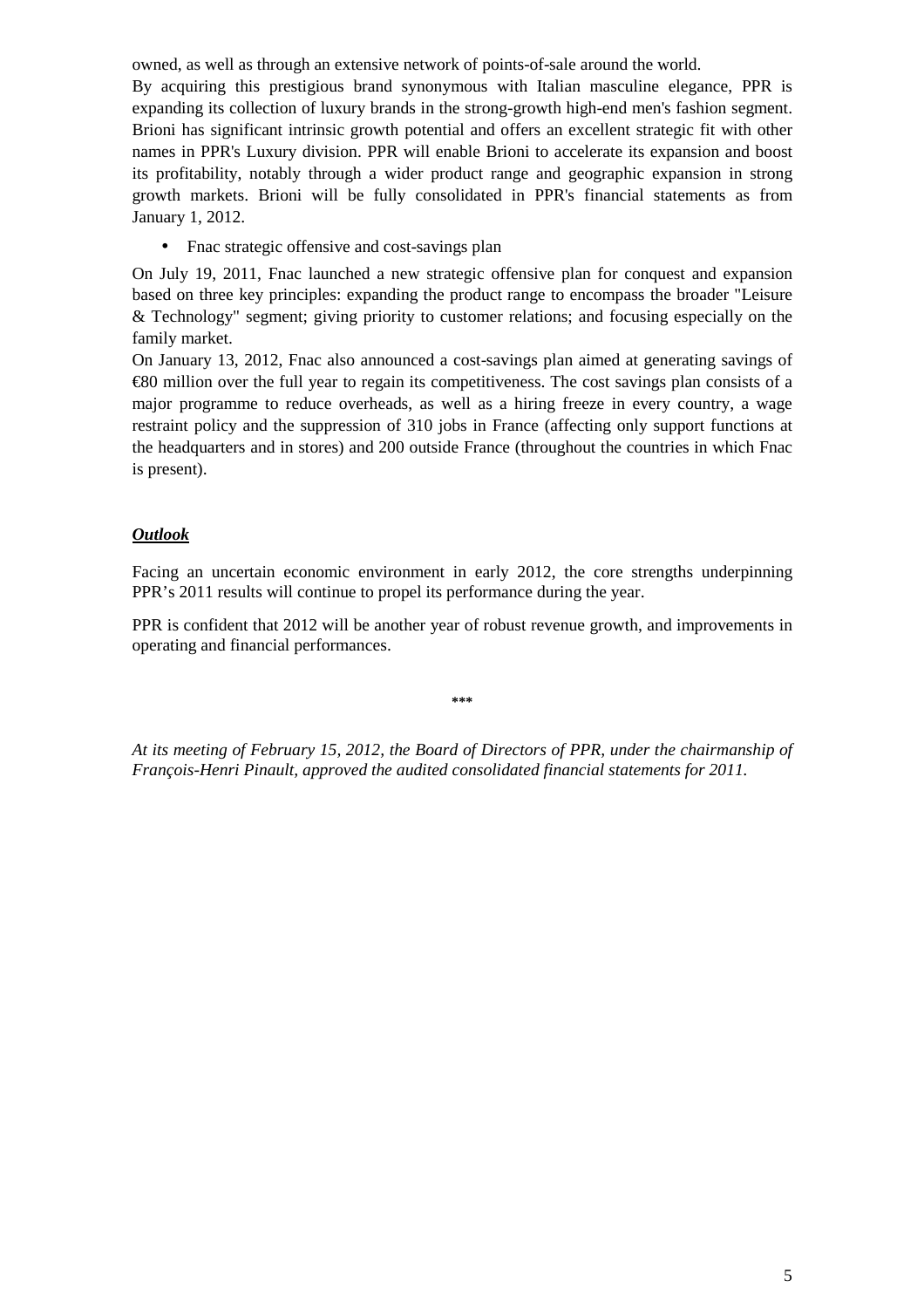#### **Main definitions**

#### **IFRS 5 – Non-current assets held for sale and discontinued operations**

In accordance with IFRS 5 – *Non-current Assets Held for Sale and Discontinued Operations*, the Group has presented certain activities as non-current assets held for sale and discontinued operations. Net income and losses from these activities are included under a separate income statement heading, "Net income from discontinued operations", and are restated in the statement of cash flows and income statement for all reported periods.

The assets and liabilities relating to assets held for sale are presented on separate lines in the Group's statement of financial position, without restatement for previous periods. Assets and liabilities relating to discontinued operations are not presented on separate lines in the Group's statement of financial position.

As stated in Note 12 to the consolidated financial statements, the Redcats group as well as Fnac Italy are classified as "Non-current assets held for sale and discontinued operations".

#### **Definition of "reported" and "comparable" revenue**

The Group's "reported" revenue corresponds to published revenue. The Group also uses "comparable" data to measure organic growth. "Comparable" revenue is 2010 revenue restated for the impact of changes in Group structure in 2010 or 2011, and for translation differences relating to foreign subsidiaries' revenue in 2010.

#### **Definition of recurring operating income**

The Group's total operating income includes all revenues and expenses directly related to Group activities, whether these revenues and expenses are recurring or arise from non-recurring decisions or transactions.

Other non-recurring operating income and expenses consists of unusual items, notably as concerns the nature or frequency, that could distort the assessment of Group entities' economic performance, as defined by French national accounting board (*Commission des Normes Comptables* – CNC) recommendation No. 2009.R.03.

Consequently, PPR monitors its operating performance using "Recurring operating income", defined as the difference between total operating income and other non-recurring operating income and expenses (see Notes 8 and 9 to the consolidated financial statements).

Recurring operating income is an intermediate line item intended to facilitate the understanding of the entity's operating performance and which can be used as a way to estimate recurring performance. This indicator is presented in a manner that is consistent and stable over the long-term in order to ensure the continuity and relevance of financial information.

#### **Definition of EBITDA**

The Group uses EBITDA to monitor its operating performance. This financial indicator corresponds to recurring operating income plus net charges to depreciation, amortisation and provisions on non-current operating assets recognised in recurring operating income.

#### **Definition of free cash flow from operations and available cash flow**

The Group also uses an intermediate line item, "Free cash flow from operations", to monitor its financial performance. This financial indicator measures net operating cash flow less net operating investments (defined as purchases and sales of property, plant and equipment and intangible assets).

"Available cash flow" corresponds to free cash flow from operations plus interest and dividends received less interest paid and equivalent.

#### **Definition of net debt**

As defined by the CNC recommendation No. 2009-R.03 of July 2, 2009, "net debt" comprises gross borrowings, including accrued interest, less net cash.

Net debt includes fair value hedging instruments recorded in the statement of financial position relating to bank borrowings and bonds whose interest rate risk is fully or partly hedged as part of a fair value relationship (see Note 31 to the consolidated financial statements).

The financing of customer loans by fully-consolidated consumer credit businesses is presented in borrowings. However, Group net debt excludes the financing of customer loans by consumer credit businesses.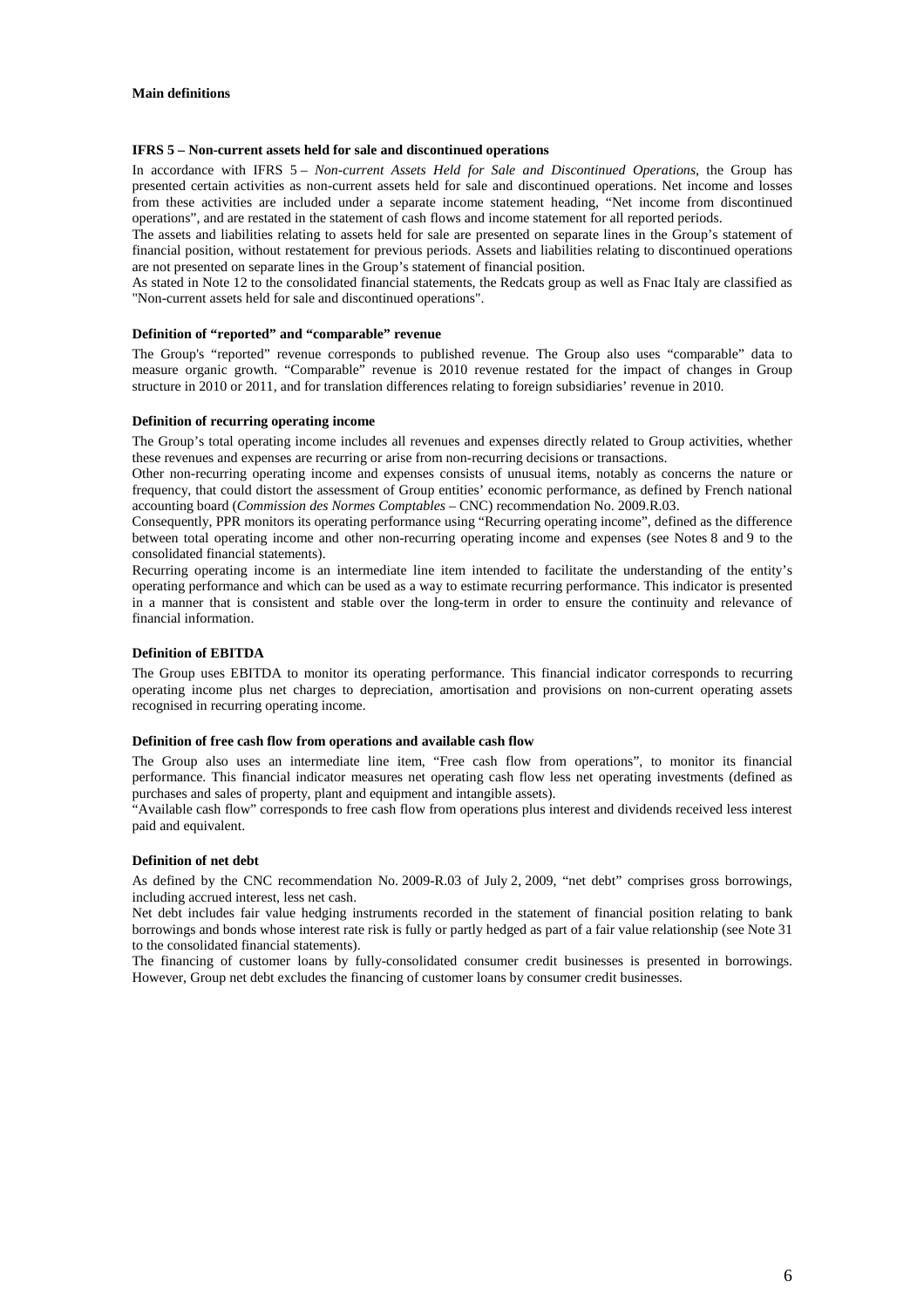### PRESENTATION

A live videocast (Real and Windows Media Player formats) of the presentation of the 2011 Annual Results as well as the presentation slides and 2011 financial report (pdf) will be available at 8:30am Paris time on www.ppr.com. A replay will be available later in the day.

You will also be able to listen to the conference by dialling:

| French                   | <b>English</b>                |
|--------------------------|-------------------------------|
| Live conference          | Live conference               |
| $+33(0)170770927$        | $+44$ (0) 203 367 94 57       |
| Replay dial-in details   | <b>Replay dial-in details</b> |
| $+33(0)172001501$        | $+44$ (0)203 367 94 60        |
| Replay passcode: 275730# | Replay passcode: 275732#      |

The replay will be available until March 17, 2012.

The 2011 financial report is available on www.ppr.com.

### ▲

#### **About PPR**

The PPR Group empowers a coherent ensemble of Luxury and Sport & Lifestyle premium brands, specializing in apparel and accessories, to reach their full growth potential. Distributed in more than 120 countries, PPR generated revenues of  $\epsilon$ 12.2 billion in 2011 and had over 47,000 employees at year end. The PPR share is listed on Euronext Paris (FR 0000121485, PRTP.PA, PPFP).

Find out more on Gucci, Bottega Veneta, Yves Saint Laurent, Alexander McQueen, Balenciaga, Brioni, Stella McCartney, Boucheron, Girard-Perregaux, JeanRichard, Sergio Rossi, Puma, Volcom, Cobra, Electric, Tretorn and Fnac at www.ppr.com.

### **Contacts**

| Press:              | Paul Michon            | $+33(0)145646348$ | p <sub>m</sub> ichon@ppr.com |
|---------------------|------------------------|-------------------|------------------------------|
|                     | Claudia Mora           | $+390288005550$   | cmora@ppr.com                |
|                     | Claire Fretellière     | $+33(0)145646331$ | cfretelliere@ppr.com         |
| Analysts/Investors: | Alexandre de Brettes   | $+33(0)145646149$ | adebrettes@ppr.com           |
|                     | <b>Edouard Crowley</b> | $+33(0)145646328$ | ecrowley@ppr.com             |
|                     |                        |                   |                              |

Website: **www.ppr.com**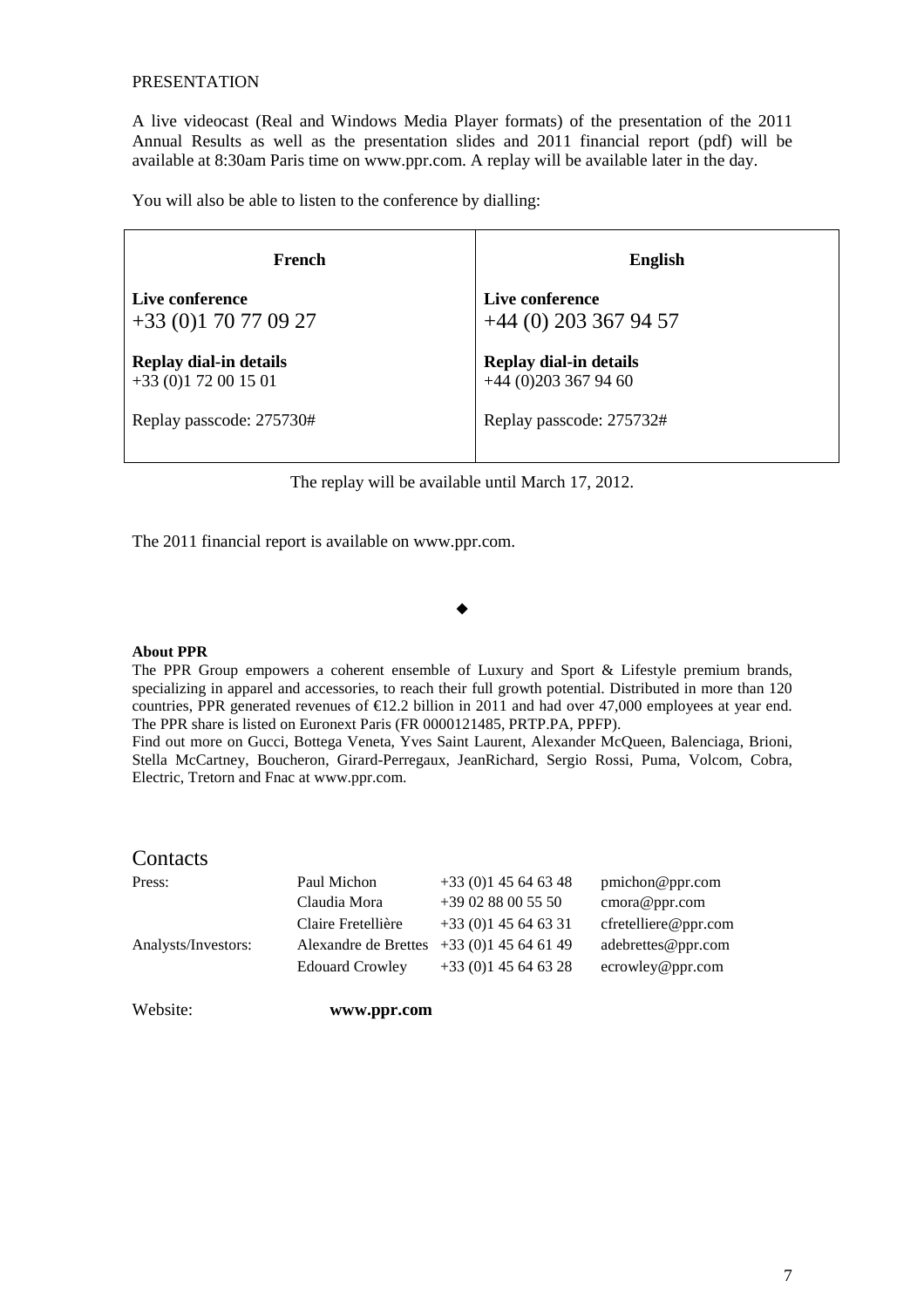# **PPR CONSOLIDATED FINANCIAL STATEMENTS FOR THE YEAR ENDED DECEMBER 31, 2011**

| <b>Contents</b>                              | page |
|----------------------------------------------|------|
| Consolidated income statement                | 9    |
| Consolidated statement of financial position | 10   |
| Consolidated statement of cash flows         | 11   |
| Breakdown of recurring operating income      | 12   |
| Breakdown of revenue                         | 13   |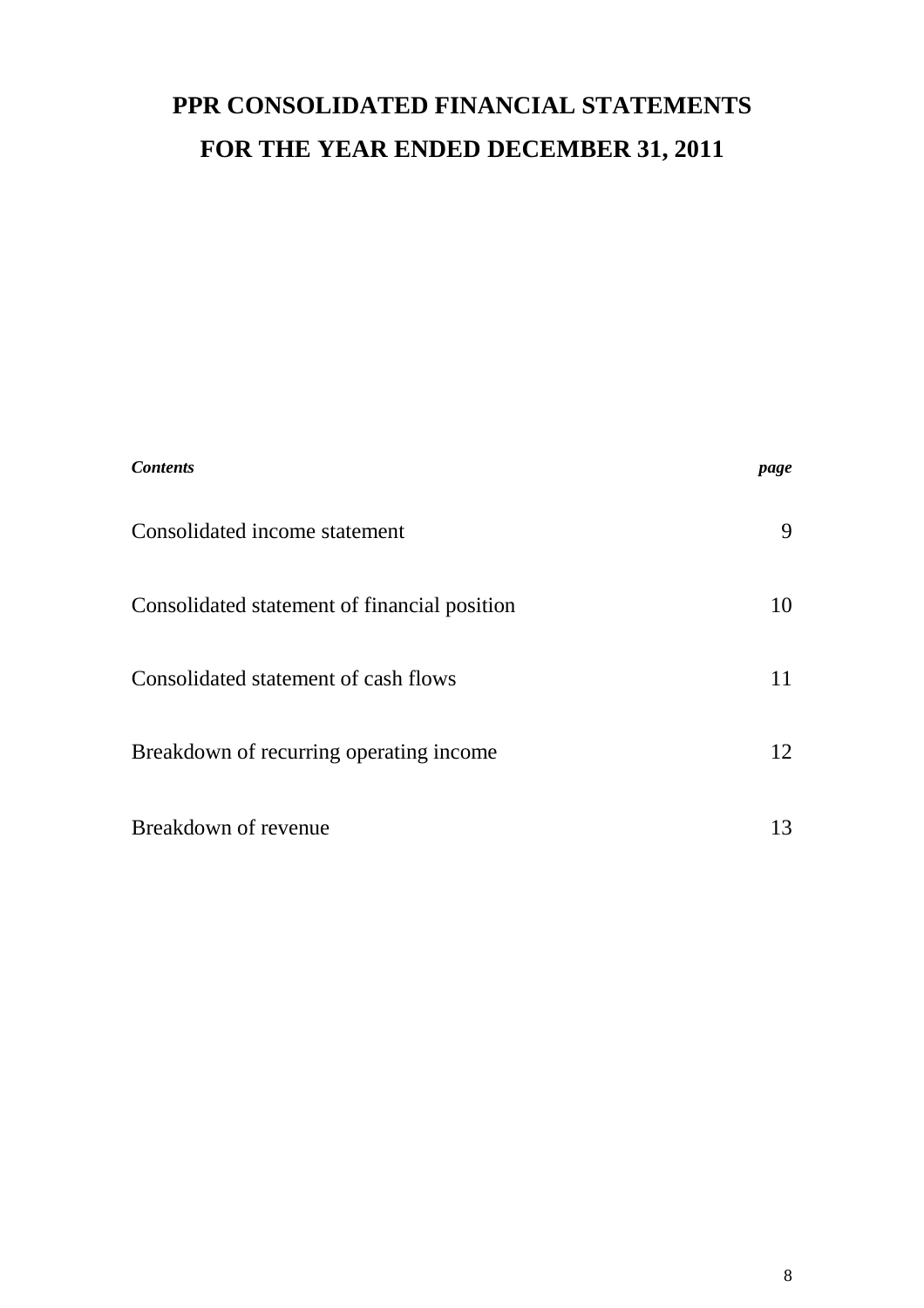## **Consolidated income statement**

| (in $\epsilon$ millions)                                                                                      | 2011      | 2010      |
|---------------------------------------------------------------------------------------------------------------|-----------|-----------|
| <b>CONTINUING OPERATIONS</b>                                                                                  |           |           |
| Revenue                                                                                                       | 12,227.2  | 11,007.8  |
| Cost of sales                                                                                                 | (6,003.3) | (5,639.2) |
| Gross margin                                                                                                  | 6,223.9   | 5,368.6   |
| Payroll expenses                                                                                              | (1,836.6) | (1,636.7) |
| Other recurring operating income and expenses                                                                 | (2,784.9) | (2,361.5) |
| Recurring operating income                                                                                    | 1,602.4   | 1,370.4   |
| Other non-recurring operating income and expenses                                                             | (58.1)    | (141.2)   |
| <b>Operating income</b>                                                                                       | 1,544.3   | 1,229.2   |
| Finance costs, net                                                                                            | (215.4)   | (240.1)   |
| Income before tax                                                                                             | 1,328.9   | 989.1     |
| Corporate income tax                                                                                          | (317.4)   | (263.6)   |
| Share in earnings of associates                                                                               | 46.6      | 34.7      |
| Net income from continuing operations                                                                         | 1,058.1   | 760.2     |
| o/w attributable to owners of the parent                                                                      | 999.0     | 709.4     |
| o/w attributable to non-controlling interests                                                                 | 59.1      | 50.8      |
| <b>DISCONTINUED OPERATIONS</b>                                                                                |           |           |
| Net income from discontinued operations                                                                       | (12.6)    | 255.1     |
| o/w attributable to owners of the parent                                                                      | (12.7)    | 255.1     |
| o/w attributable to non-controlling interests                                                                 | 0.1       |           |
|                                                                                                               |           |           |
| Net income of consolidated companies                                                                          | 1,045.5   | 1,015.3   |
| Net income attributable to owners of the parent                                                               | 986.3     | 964.5     |
| Net income attributable to non-controlling interests                                                          | 59.2      | 50.8      |
|                                                                                                               |           |           |
| Net income attributable to owners of the parent                                                               | 986.3     | 964.5     |
| Earnings per share (in $\epsilon$ )                                                                           | 7.82      | 7.62      |
| Fully diluted earnings per share (in $\epsilon$ )                                                             | 7.81      | 7.61      |
| Net income from continuing operations attributable to owners of the<br>parent                                 | 999.0     | 709.4     |
| Earnings per share (in $\epsilon$ )                                                                           | 7.92      | 5.60      |
| Fully diluted earnings per share (in $\epsilon$ )                                                             | 7.91      | 5.60      |
| Net income from continuing operations (excluding non-recurring items)<br>attributable to owners of the parent | 1,054.9   | 834.5     |
| Earnings per share (in $\epsilon$ )                                                                           | 8.36      | 6.59      |
| Fully diluted earnings per share (in $\epsilon$ )                                                             | 8.35      | 6.59      |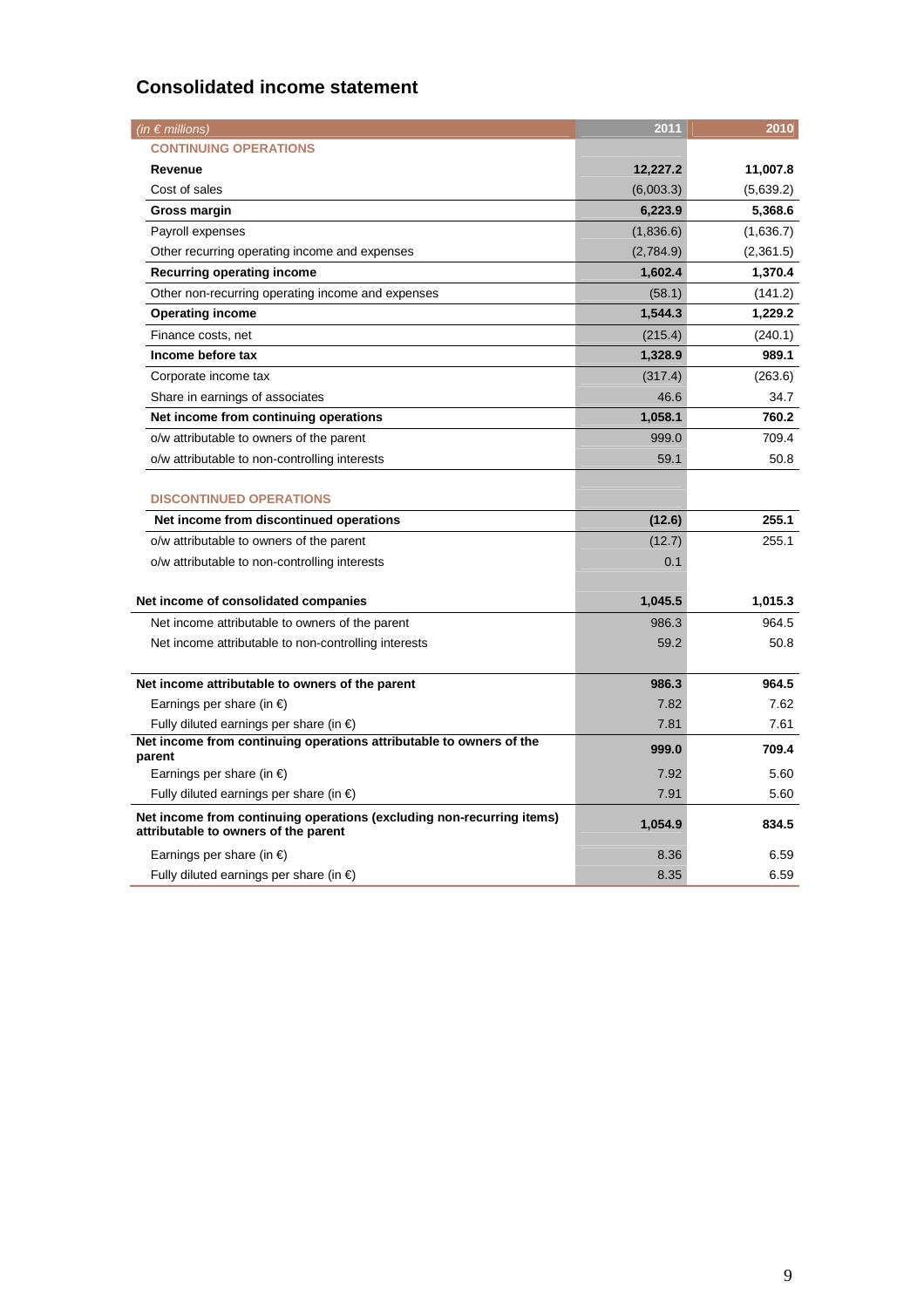## **Consolidated statement of financial position**

| SE<br>ΔS. |  |
|-----------|--|
| э         |  |

| (in $\epsilon$ millions)           | Dec. 31, 2011 | Dec. 31, 2010 |
|------------------------------------|---------------|---------------|
| Goodwill                           | 4,214.9       | 4,539.8       |
| Brands and other intangible assets | 10,331.1      | 10,200.4      |
| Property, plant and equipment      | 1,372.0       | 1,423.6       |
| Investments in associates          | 735.8         | 747.7         |
| Non-current financial assets       | 279.5         | 271.4         |
| Deferred tax assets                | 562.4         | 560.0         |
| Other non-current assets           | 12.2          | 11.2          |
| <b>Non-current assets</b>          | 17,507.9      | 17,754.1      |
| Inventories                        | 2,202.5       | 2,227.0       |
| Trade receivables                  | 1,087.4       | 954.7         |
| Customer loans                     |               | 238.2         |
| Current tax receivables            | 95.2          | 124.4         |
| Other current financial assets     | 45.3          | 50.3          |
| Other current assets               | 575.5         | 1,947.6       |
| Cash and cash equivalents          | 1,270.7       | 1,398.2       |
| <b>Current assets</b>              | 5,276.6       | 6,940.4       |
| Assets classified as held for sale | 2,169.3       |               |
| <b>Total assets</b>                | 24,953.8      | 24,694.5      |

## **EQUITY AND LIABILITIES**

| (in $\epsilon$ millions)                                       | Dec. 31, 2011 | Dec. 31, 2010 |
|----------------------------------------------------------------|---------------|---------------|
| Share capital                                                  | 508.0         | 507.3         |
| Capital reserves                                               | 2,511.3       | 2,498.1       |
| Treasury shares                                                | (114.6)       | (10.1)        |
| <b>Translation adjustments</b>                                 | (11.0)        | (38.4)        |
| Remeasurement of financial instruments                         | (60.2)        | (31.5)        |
| Other reserves                                                 | 8,091.5       | 7,673.8       |
| Equity attributable to owners of the parent                    | 10,925.0      | 10,599.2      |
| Non-controlling interests                                      | 824.5         | 1,052.0       |
| <b>Total equity</b>                                            | 11,749.5      | 11,651.2      |
| Non-current borrowings                                         | 3,066.2       | 3,341.1       |
| Provisions for pensions and other post-employment benefits     | 119.2         | 166.2         |
| Other provisions                                               | 100.5         | 190.4         |
| Deferred tax liabilities                                       | 2,846.9       | 2,850.8       |
| <b>Non-current liabilities</b>                                 | 6,132.8       | 6,548.5       |
| <b>Current borrowings</b>                                      | 1,611.4       | 1,877.6       |
| Financing of customer loans                                    |               | 238.2         |
| Other current financial liabilities                            | 130.8         | 55.3          |
| Trade payables                                                 | 1,535.6       | 1,928.4       |
| Provisions for pensions and other post-employment benefits     | 7.9           | 9.0           |
| Other provisions                                               | 136.1         | 163.4         |
| <b>Current tax liabilities</b>                                 | 338.4         | 386.8         |
| Other current liabilities                                      | 1,712.1       | 1,836.1       |
| <b>Current liabilities</b>                                     | 5,472.3       | 6,494.8       |
| Liabilities associated with assets classified as held for sale | 1,599.2       |               |
| <b>Total equity and liabilities</b>                            | 24,953.8      | 24,694.5      |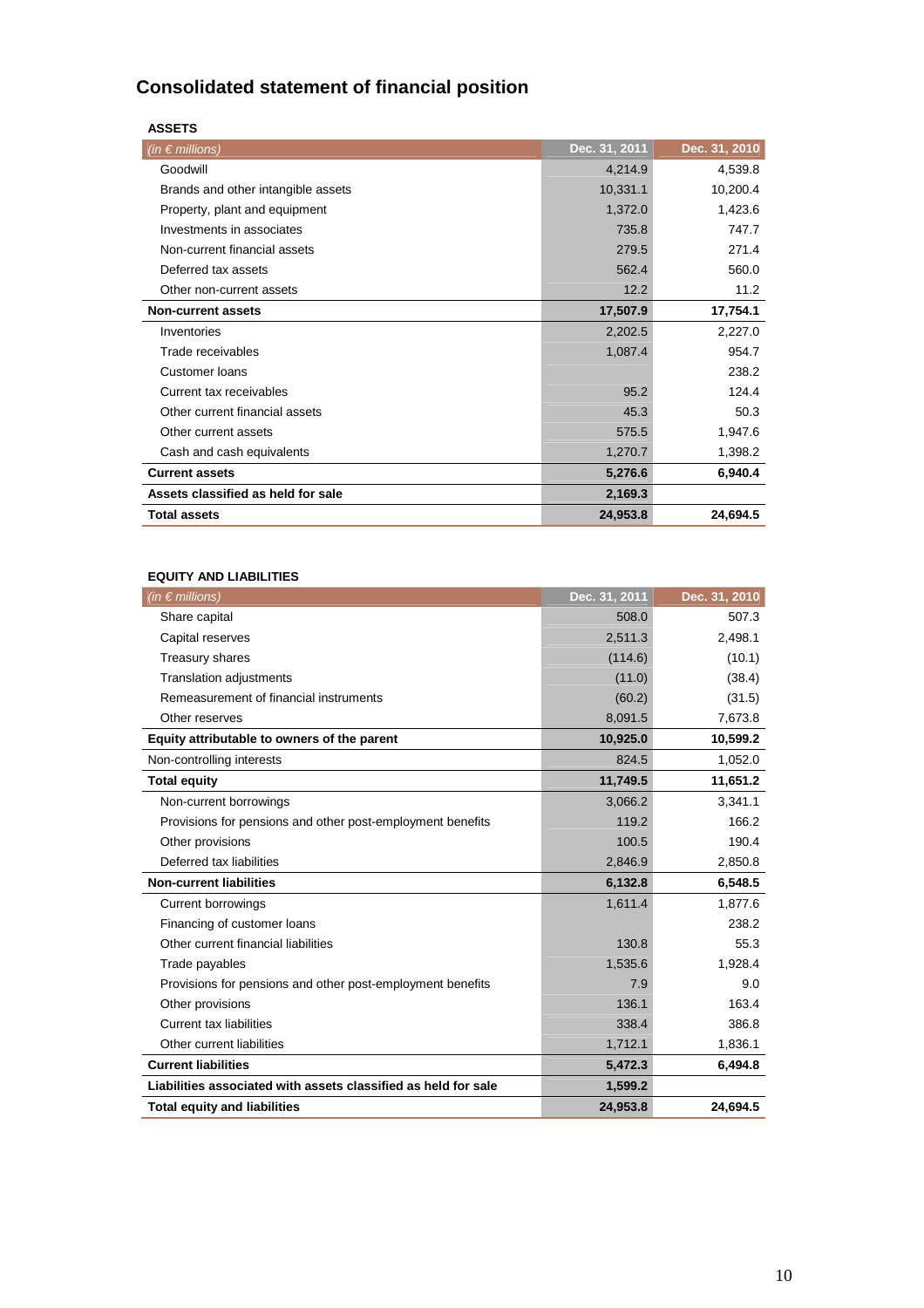## **Consolidated statement of cash flows**

| (in $\epsilon$ millions)                                                                               | 2011      | 2010    |
|--------------------------------------------------------------------------------------------------------|-----------|---------|
| Net income from continuing operations                                                                  | 1,058.1   | 760.2   |
| Net recurring charges to depreciation, amortisation and provisions on non-<br>current operating assets | 309.0     | 278.1   |
| Other non-cash income and expenses                                                                     | (133.4)   | (37.6)  |
| Cash flow from operating activities                                                                    | 1,233.7   | 1,000.7 |
| Interest paid/received                                                                                 | 212.8     | 243.4   |
| Dividends received                                                                                     | (1.4)     |         |
| Net income tax payable                                                                                 | 393.8     | 335.1   |
| Cash flow from operating activities before tax, dividends and interest                                 | 1,838.9   | 1,579.2 |
| Change in working capital requirement                                                                  | (234.5)   | (143.7) |
| Corporate income tax paid                                                                              | (364.8)   | (243.0) |
| Net cash from operating activities                                                                     | 1,239.6   | 1,192.5 |
| Purchases of property, plant and equipment and intangible assets                                       | (325.3)   | (305.1) |
| Proceeds from disposals of property, plant and equipment and intangible assets                         | 20.0      | 42.6    |
| Acquisitions of subsidiaries, net of cash acquired                                                     | (436.7)   | (68.4)  |
| Proceeds from disposals of subsidiaries, net of cash transferred                                       | 1,171.2   | 450.1   |
| Purchases of other financial assets                                                                    | (36.7)    | (39.2)  |
| Proceeds from sales of other financial assets                                                          | (3.5)     | (8.4)   |
| Interest and dividends received                                                                        | 12.9      | 7.0     |
| Net cash from investing activities                                                                     | 401.9     | 78.6    |
| Increase/decrease in share capital and other transactions with owners                                  | (324.9)   | (84.3)  |
| Treasury share transactions                                                                            | (119.5)   | (14.5)  |
| Dividends paid to owners of the parent company                                                         | (441.0)   | (417.4) |
| Dividends paid to non-controlling interests                                                            | (12.8)    | (21.9)  |
| Bond issues                                                                                            | 159.0     | 524.7   |
| Bond redemptions                                                                                       | (1,236.2) | (226.7) |
| Increase/decrease in other borrowings                                                                  | 447.7     | (353.3) |
| Interest paid and equivalent                                                                           | (210.4)   | (244.9) |
| Net cash used in financing activities                                                                  | (1,738.1) | (838.3) |
| Net cash from discontinued operations                                                                  | 92.5      | 71.5    |
| Impact of exchange rate variations                                                                     | (18.5)    | 2.2     |
| Net increase (decrease) in cash and cash equivalents                                                   | (22.6)    | 506.5   |
|                                                                                                        |           |         |
| Cash and cash equivalents at beginning of year                                                         | 1,224.9   | 718.4   |
| Cash and cash equivalents at end of year                                                               | 1,202.3   | 1,224.9 |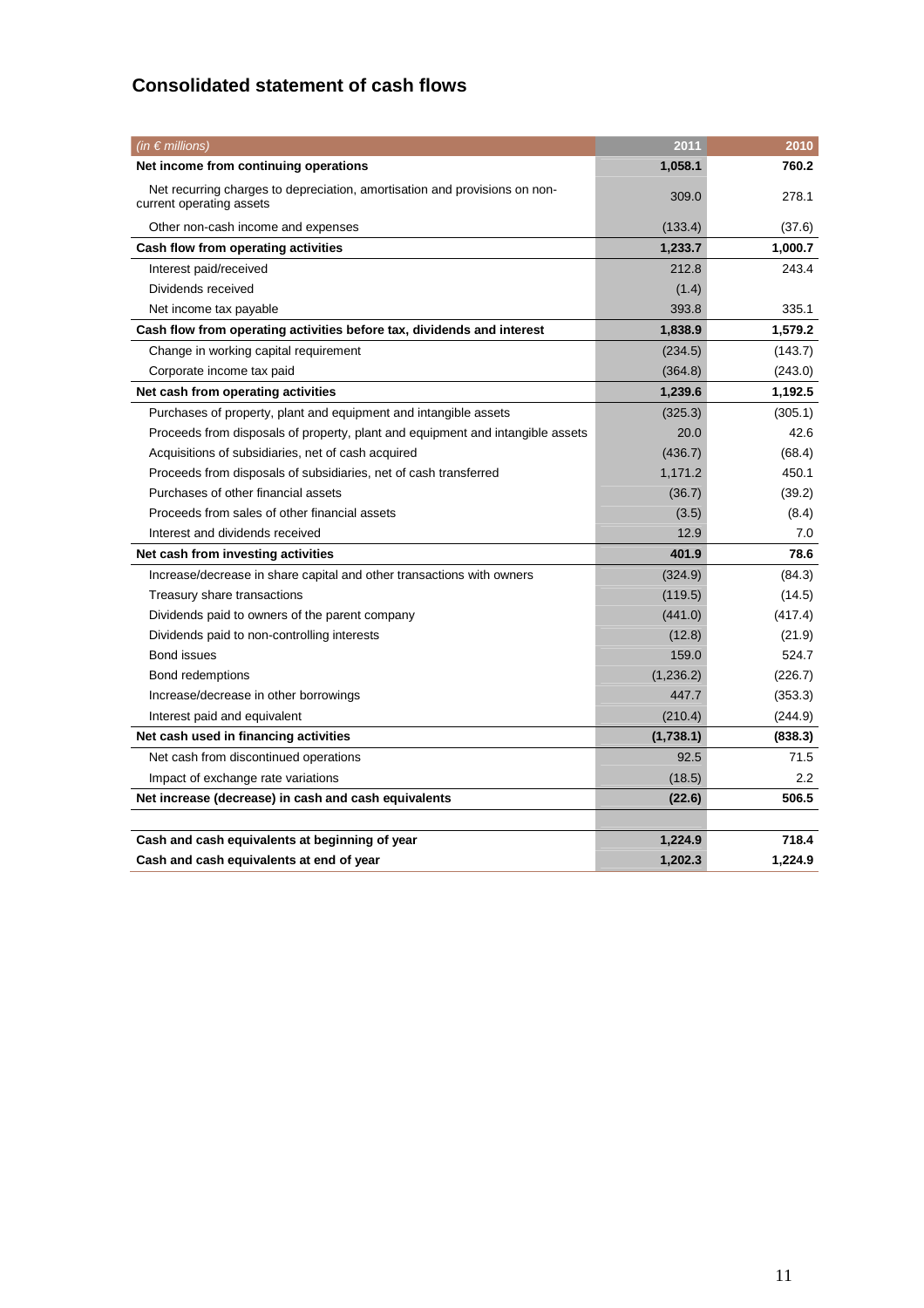## **Breakdown of recurring operating income**

| (in $\epsilon$ millions)   | 2011    | 2010     | % change  |
|----------------------------|---------|----------|-----------|
| Luxury                     | 1 262,6 | 944,0    | $+33,8%$  |
| Gucci                      | 947,7   | 757,2    | $+25.2%$  |
| Bottega Veneta             | 204,6   | 130,2    | $+57,1%$  |
| <b>Yves Saint Laurent</b>  | 40,9    | 9,4      | $+335,1%$ |
| Other brands               | 69,4    | 47,2     | $+47,0%$  |
|                            |         |          |           |
| Sport & Lifestyle          | 346,7   | 337,1    | $+2,8%$   |
| Puma                       | 333,2   | 337,1    | $-1.2%$   |
| Other brands               | 13,5    |          |           |
|                            |         |          |           |
| Fnac                       | 102,6   | 191,9    | $-46.5%$  |
| Corporate                  | (109,5) | (102, 6) | $-6,7%$   |
| Recurring operating income | 1 602,4 | 1 370,4  | $+16,9%$  |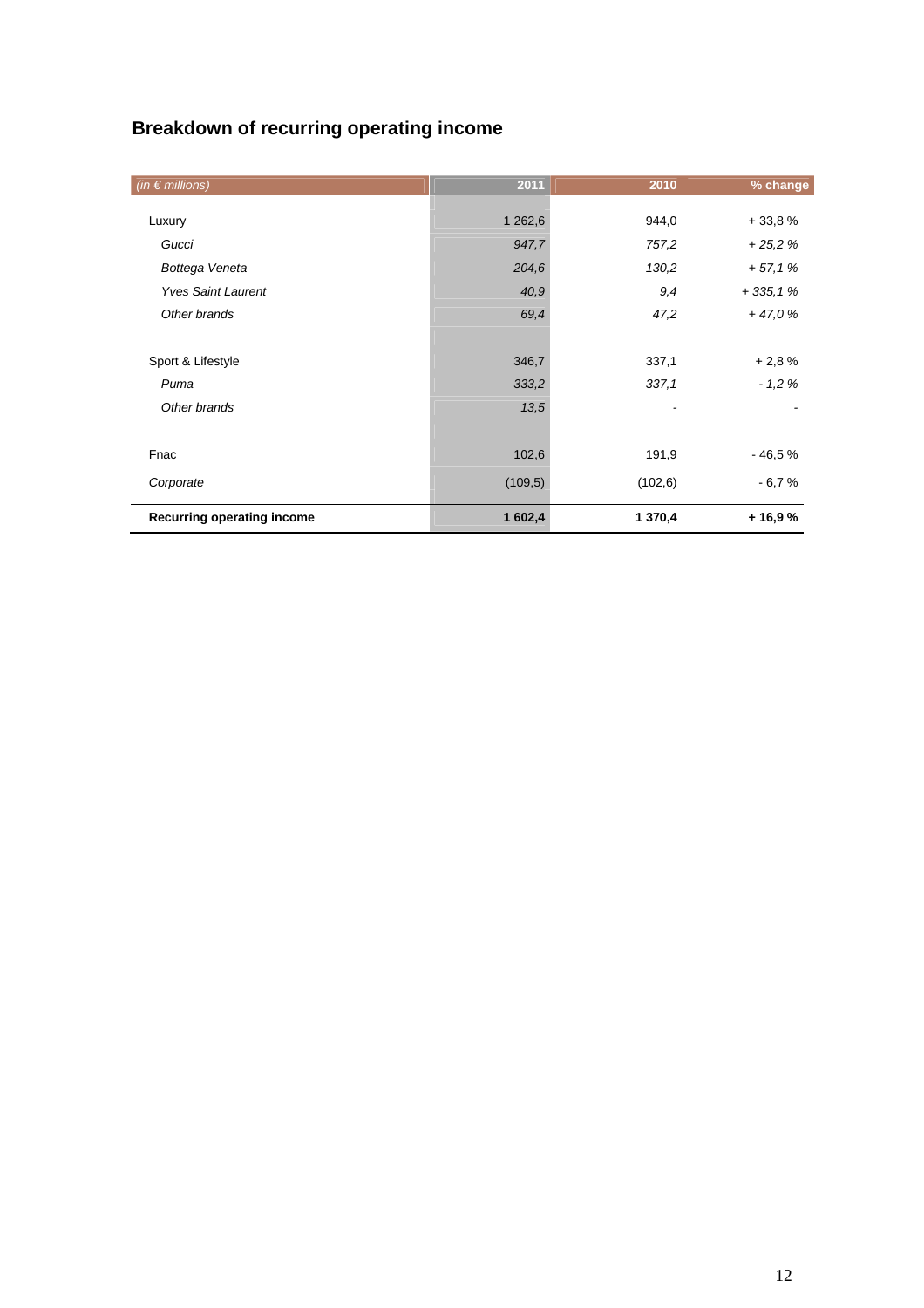## **Breakdown of revenue**

| $(in \in millions)$                | $2011^{(1)}$ | $2010^{(1)}$ | <b>Reported</b><br>change | Comparable<br>change $^{(2)}$ | $Q4 2011^{(1)}$ | $Q4 2010^{(1)}$ | <b>Reported</b><br>change | Comparable<br>change $^{(2)}$ |
|------------------------------------|--------------|--------------|---------------------------|-------------------------------|-----------------|-----------------|---------------------------|-------------------------------|
|                                    |              |              |                           |                               |                 |                 |                           |                               |
| <b>Luxury division</b>             | 4,917.0      | 4,010.7      | $+22.6%$                  | $+22.2%$                      | 1,398.4         | 1,145.6         | $+22.1%$                  | $+18.6\%$                     |
| Gucci                              | 3,143.2      | 2,666.1      | $+17.9%$                  | $+18.7%$                      | 886.5           | 780.7           | $+13.6%$                  | $+12.2%$                      |
| Bottega Veneta                     | 682.6        | 510.6        | $+33.7%$                  | $+33.6%$                      | 199.8           | 144.0           | $+38.8%$                  | $+35.7%$                      |
| <b>Yves Saint Laurent</b>          | 353.7        | 269.2        | $+31.4%$                  | $+32.3%$                      | 103.3           | 77.6            | $+33.1%$                  | $+32.6%$                      |
| Other Luxury division brands       | 737.5        | 564.8        | $+30.6%$                  | $+23.6%$                      | 208.8           | 143.3           | $+45.7%$                  | $+27.3%$                      |
| Sport & Lifestyle division         | 3,155.7      | 2,706.4      | $+16.6%$                  | $+10.5\%$                     | 785.1           | 623.4           | $+25.9%$                  | $+13.3\%$                     |
| Puma                               | 3,009.0      | 2,706.4      | $+11.2%$                  | $+10.6%$                      | 720.5           | 623.4           | $+15.6%$                  | $+13.6%$                      |
| Other Sport & Lifestyle brands     | 146.7        |              |                           | $+8.2%$                       | 64.6            |                 |                           | $+9.7%$                       |
| Fnac                               | 4,164.9      | 4,302.7      | $-3.2\%$                  | $-3.6%$                       | 1,447.3         | 1,497.0         | $-3.3%$                   | $-3.4%$                       |
| Eliminations                       | (10.4)       | (12.0)       |                           |                               | (2.0)           | (2.3)           |                           |                               |
| <b>PPR</b> - Continuing operations | 12,227.2     | 11,007.8     | $+11.1\%$                 | $+9.3%$                       | 3,628.8         | 3,263.7         | $+11.2\%$                 | $+7.7%$                       |

*(1) Restated for the presentation of Redcats and Fnac Italy within "Non current Assets Held for Sale and Discontinued Operations" in accordance with IFRS 5.*

*(2) Constant Group structure and exchange rates.*